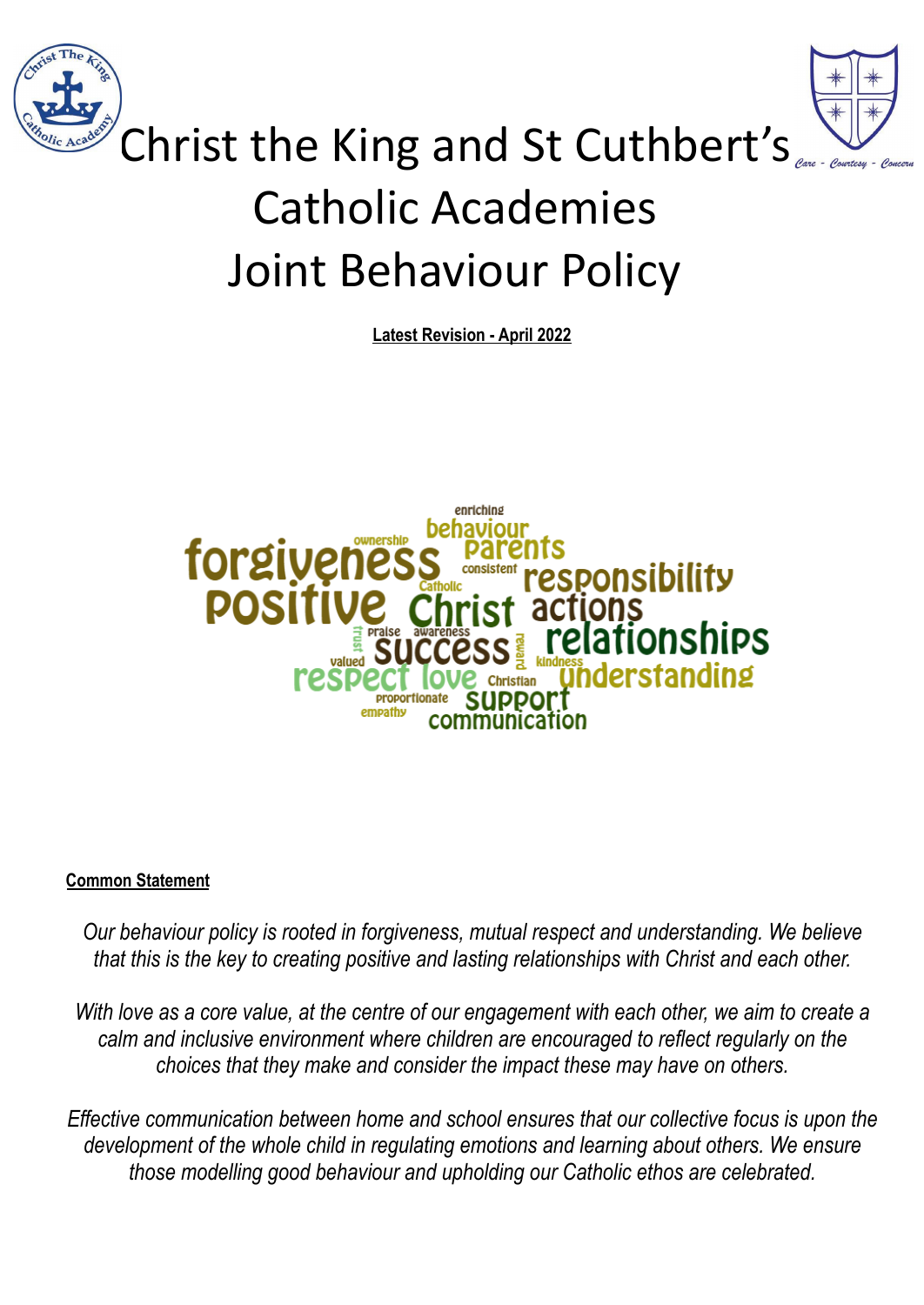#### **BEHAVIOUR POLICY**

#### **Trust Statement**

The Blessed Edward Bamber Catholic Multi Academy Trust believes that all people are gifted and talented in their own unique ways and capable of being successful in their learning. We aim to ensure each of our academies offer a safe, orderly and respectful community in which all children and young people's talents can be developed and used to their fullest, through an effectively personalised behaviour policy.

#### **Overview**

At Christ the King and St Cuthbert's Catholic Academies we believe that through an effectively applied behaviour policy our children will develop strong personal, social, spiritual, emotional and moral values ensuring that they develop respect for themselves, others and their environment.

The purpose of our school behaviour policy is to ensure that our children:

- feel part of a happy, safe and respectful school community
- receive a consistent approach to behaviour management across each class, stage and year groups, as they journey through the school
- work collaboratively with staff towards achieving a set of common high expectations
- are given opportunities to forgive and be forgiven
- reflect on their actions and those of others with a focus upon the three R's: regulate, repair and rebuild
- are guided to develop the concept of "self": ideal self, self esteem and self image <https://www.verywellmind.com/what-is-self-concept-2795865>
- develop a love of learning alongside a resilient approach to life's challenges
- become positive and independent members of our school community

#### **BEHAVIOUR FOR LEARNING PROCEDURES**

Our Behaviour for Learning Procedures make explicit to pupils the behaviours expected of them and their responsibilities towards themselves and others. This simple set of rules and expectations allows all pupils to develop as confident learners and, in turn, encourages them to support others and the community. We believe that a focus on the following simple core values will ensure that pupil behaviour remains strong and positive:

- Sensible at all times
- Respectful to each other
- Respectful to the environment

# **Praise, Relationship Building and Rewards**

It is important to affirm pupils who are behaving in a manner that supports their own and others' learning or which contributes to the Christian ethos of the school. These behaviours are reinforced by the consistent use of praise, rewards and logical consequences. This is done in a number of ways:

Celebration Assemblies are held regularly through each term to reward achievement, determined effort and significant progress and to celebrate outstanding contributions to our community. Families of pupils chosen for awards are invited to these.

Class and individual rewards are used by teachers to support and reward behaviour in individual classes. These might focus, for example, on a particular area of relevance to the class or pupil. Individual stickers and postcards home may also be used to recognise outstanding behaviour or class- or home- learning.

#### Whole Class Well Being Time

Weekly or half termly (depending on the age) these wellbeing slots are class specific and provide an opportunity for each class to build and strengthen relationships as well as further develop a sense of belonging. Staff and children work together to design positive and inclusive experiences that will take place during this dedicated time. Staff are responsible for ensuring that these events occur regularly and that all are involved in the activity/session. This is an opportunity to build relationships as a group, rather than a focus on the celebration of an individual, and cannot be removed if a child shows poor behaviour.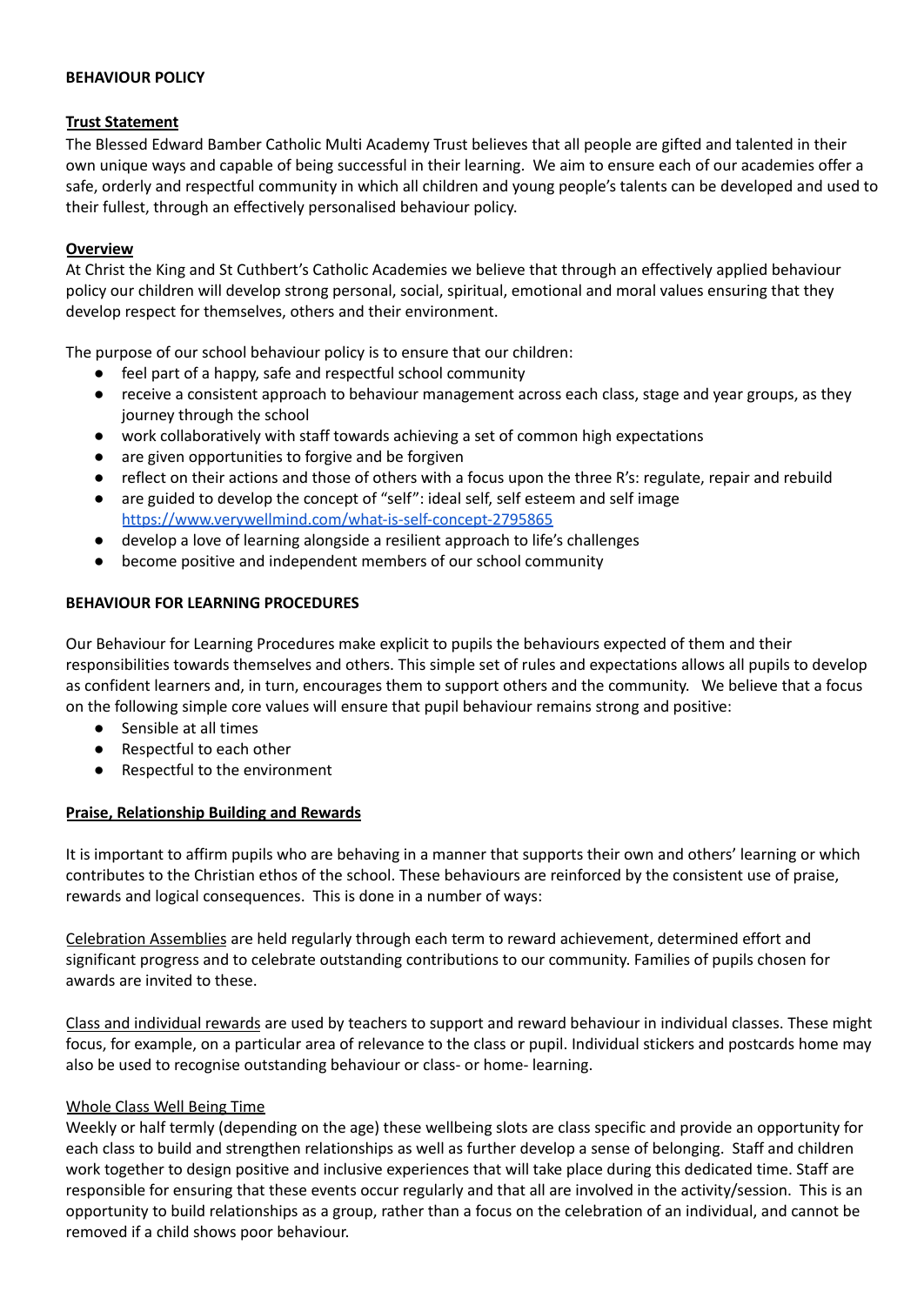# Praise Walls

Staff use a "praise wall" in each learning space to celebrate positive attitudes, behaviours and learning achievements. Individual contributions to the wall are displayed in a celebratory and visual way. This wall can be used as a reference point to support pupils make better choices as well as highlighting the behaviours expected. Children, as well as staff, nominate peers when they see a behaviour worth celebrating.

# **Rules**

# *When things go wrong*

In our schools we engage in loving and restorative communication when things go wrong. Within which, there is a focus upon how the behaviours exhibited can affect the learning/recreation of others and themselves. We ensure that the child's age and ability to reflect are taken into account and recognise that some pupils need more scaffolding and *guidance than others within these conversations.*

Children are given the opportunity to be heard as well as encouraged to actively listen to others. They are then quided to reflect on the situation in hand, with a view to adjusting future behaviours. This reflection usually ends in *the agreement of a logical and natural consequence. a as close to the discussion as possible.*

# The use of rules

Each class prepares its FAIR rules at the beginning of the year and these are displayed clearly in the classroom. Wording may vary depending on the age of the children and some variations may be used where appropriate eg. STAR *(Sit up, Track the speaker, Ask and answer questions, Respect those around you).* Class discussions should focus upon the whole school simple core values.

These pupil behaviours are reinforced by all staff working in school, no matter what their role. A focus upon reflection and supporting pupils engage in the process is central to the success of this policy. Should these values be tested a logical consequence would be sought.

- Sensible at all times
- Respectful to each other
- Respectful to the environment

3 step approach: The rules are used as the basis for a clear and consistent staged approach to challenging and changing behaviour and are designed to allow a level of interpretation, thus permitting teachers to use their professional judgement and style within their classroom.

If a pupil starts to behave in a way that affects the learning of others and a redirection or informal warning is ignored, the teacher will use a 3-step approach to refocus the pupil's behaviour:

- 1. Warning- with reminder of which rule is being broken
- 2. Warning- reminder of rule being broken and the possible consequences that maintaining that behaviour will create
- 3. Logical consequence

If necessary this approach will be reinforced by a visual cue, however this will not be shared in a public display on the classroom wall.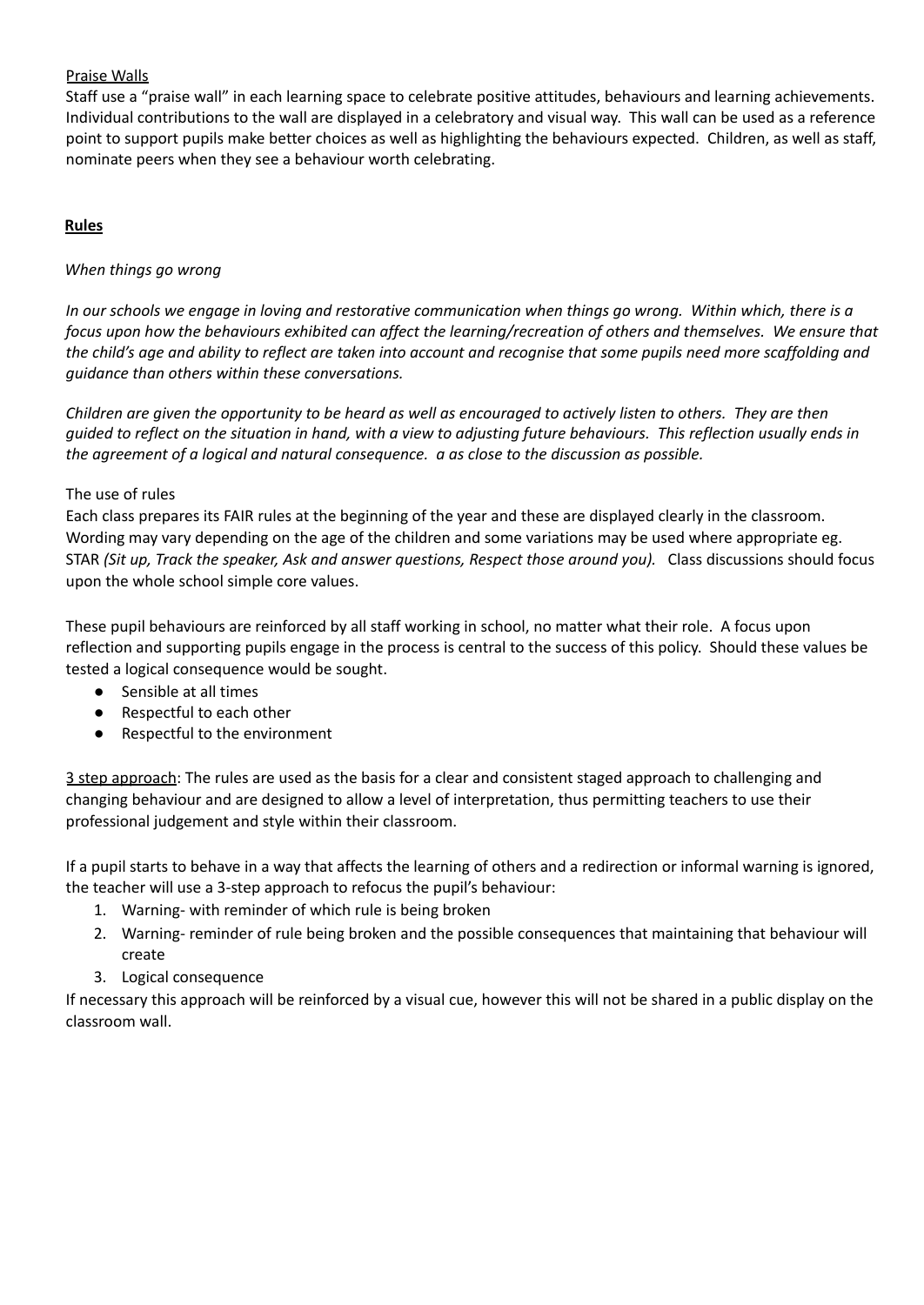## **The use of logical (or natural) consequences**

If pupils fail to meet our school/class behaviour expectations there will be a fair and proportionate response by the staff member dealing with the matter. A natural (or logical) consequence is a term we adopt rather than sanction.

"This way, an adult an work with a child in a logical and relational way that allows a consequence to be delivered that not only seems fair but is delivered with a restorative emphasis so that relationship remain *intact"*

*Dave Whittaker, The Kindness Principle*

This aspect of our school policy is focused upon the words of St Paul to The Corinthians. The text encourages us all that if God does not keep a record of offences then neither should we. God forgives and so should we. *"Love keeps no record of wrongs." (1 Corinthians 13:5)*

The purpose of this consequence is to ensure that the action taken by staff either:

- Changes a behaviour
- Restores a relationship or
- Fixes a problem

This remains at the heart of all that we do in engaging with our pupils and their families.

The vast majority of our pupils behave well most of the time and in most cases the natural consequences are infrequent. However, if staff begin to notice a pattern (multiple occasion) or the actions taken by the child are severe there is a need to explore support from parents/carers and school middle/senior leaders. It is important to note that these matters will be dealt with on a case by case basis taking into account a number of factors about the child's home circumstances and situation. The aim of this strategy is for reconciliation and restoration.

School operates a three stage system to ensure that pupils feel supported and guided in their efforts to improve their actions, by those closest to them:

#### Stage 1: Involving Parents

Where a pupil's behaviour persistently results in the need for consequences/is an isolated incident , open communication between the class teacher and parents is sought to explore the problem. At this stage members of the pastoral team may also support with engagement. Lines of communication are made clear and engagement actively encouraged between parties. This is to ensure the pupil quickly gets back on track.

#### Stage 2: Involving Parents and Team Leader

If a number of communications between the teacher and parents have not brought improvement, the class teacher will seek support from their Team Leader to discuss the way forward. Regular review meetings can take place to monitor progress and improvement, again supported if necessary by the pastoral team.

# Stage 3: Involving Parents, Team Leader and Senior Leader (Assistant Headteacher, Executive Assistant Principle or Executive Headteacher)

This is implemented for children who persistently remain at Stage Two. At this stage there will be an increased level of contact with parents as well as exploration of support from outside agencies.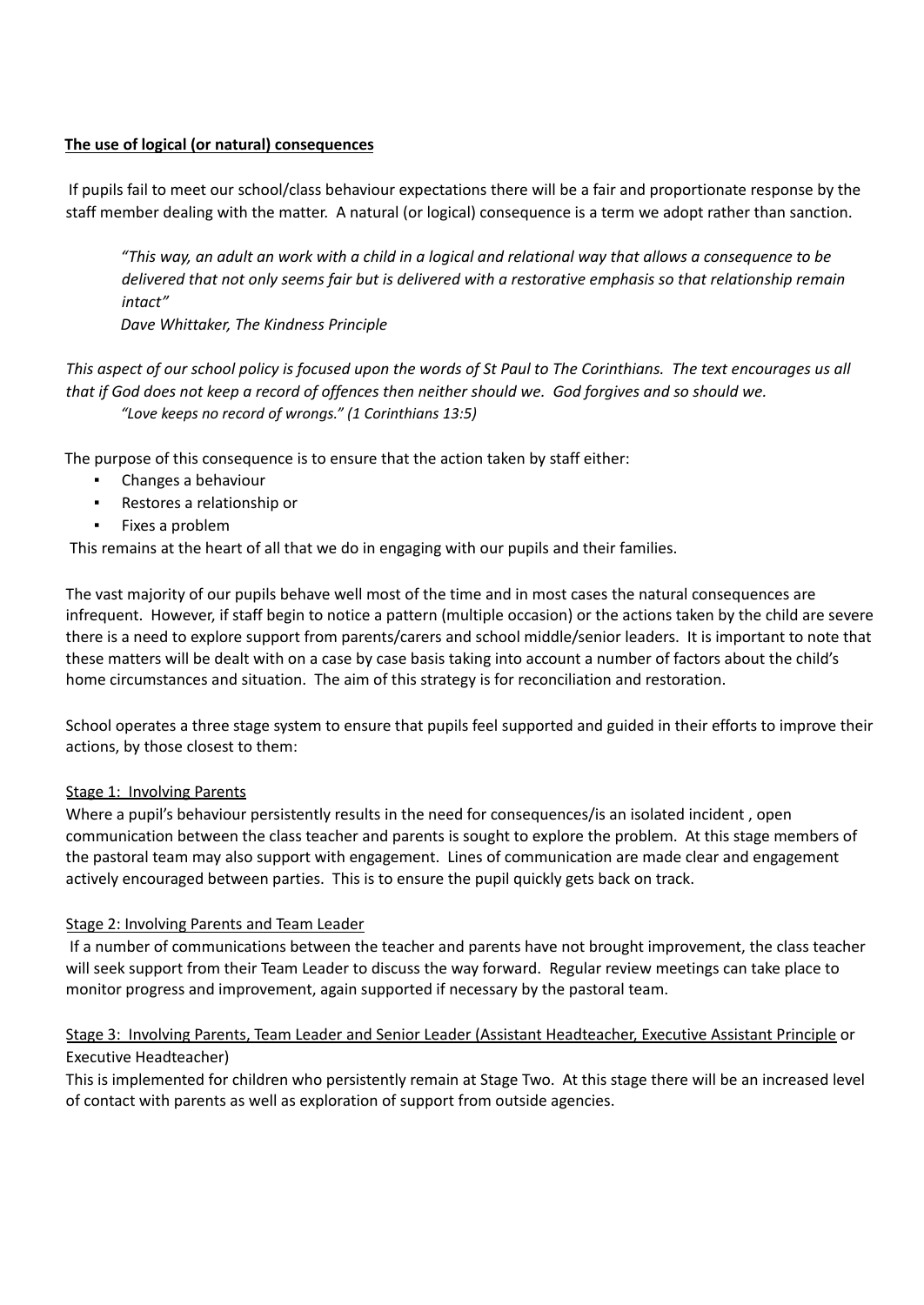# **ANTI-BULLYING POLICY (TRUST WIDE)**

Bullying is an issue which all academies within the trust take very seriously. There will be a clear and swift response to any report of bullying behaviour and these will always be investigated thoroughly with, where necessary, appropriate interventions put in place. Parents are informed of any incident, listened to, and will be kept updated of how their concerns are being dealt with. This policy should be read in conjunction with other relevant Academy policies ie. the Safeguarding, SEND and Equality policies.

#### **Definition of bullying**

The Academy defines bullying as:

"Behaviour by an individual or group, repeated over time, that intentionally hurts another individual or group either physically or emotionally."

The Academy has adopted, in collaboration with the pupil council, the acronym S.T.O.P: **Several Times On Purpose**

To help all members of the community remember our definition for bullying. Bullying can be:

- Emotional being unfriendly, excluding, tormenting (e.g. hiding books, threatening gestures)
- Physical pushing, kicking, hitting, punching or any use of violence
- SEND-related derogatory language, taunts or gestures
- Racist racial taunts, graffiti, gestures
- Sexual unwanted physical contact, sexually abusive comments or focusing on sexuality
- Verbal name-calling, sarcasm, spreading rumours, teasing
- Cyber All areas of internet usage, such as email & internet chat room misuse, Mobile threats by text messaging & calls. Misuse of associated technology , i.e. camera & video facilities.

#### **PROCEDURES FOR DEALING WITH BULLYING**

#### Preventative measures:

- 1) Creating a telling culture. As a telling Academy, pupils should feel confident that there is someone whom they can tell if they feel threatened by bullying. Pupils should also feel confident they can tell someone if one of their peers is being bullied. This is achieved through:
	- a) Daily contact with the pupil's class teacher and class teaching assistant/s.
	- b) Regular PSHE sessions with class teacher/ pastoral staff.
	- c) Provision of trained anti-bullying ambassadors from whom students can seek support with bullying and friendship issues.
- 2) Development of the Academy buildings and grounds to reduce areas conducive to bullying by including clear sight lines into social areas, classrooms and toilets and CCTV covering the school grounds.
- 3) Clear expectations of the Academy zero tolerance approach to bullying reinforced annually through assemblies during anti bullying week.
- 4) Curriculum units on anti-bullying to be delivered in a variety of lessons including PSHE and English.
- 5) Posters and reminders provided across the Academy, to emphasise that we are a telling and non-bullying school and to encourage students to "See it, Report it".
- 6) Staff training on identifying and dealing with bullying.
- 7) All pupils have lessons on internet safety to prevent issues involving new technologies. This information to be provided to parents.
- 8) Helpline addresses available around the Academy.
- 9) Anti-bullying resources highlighted to parents via the Academy website.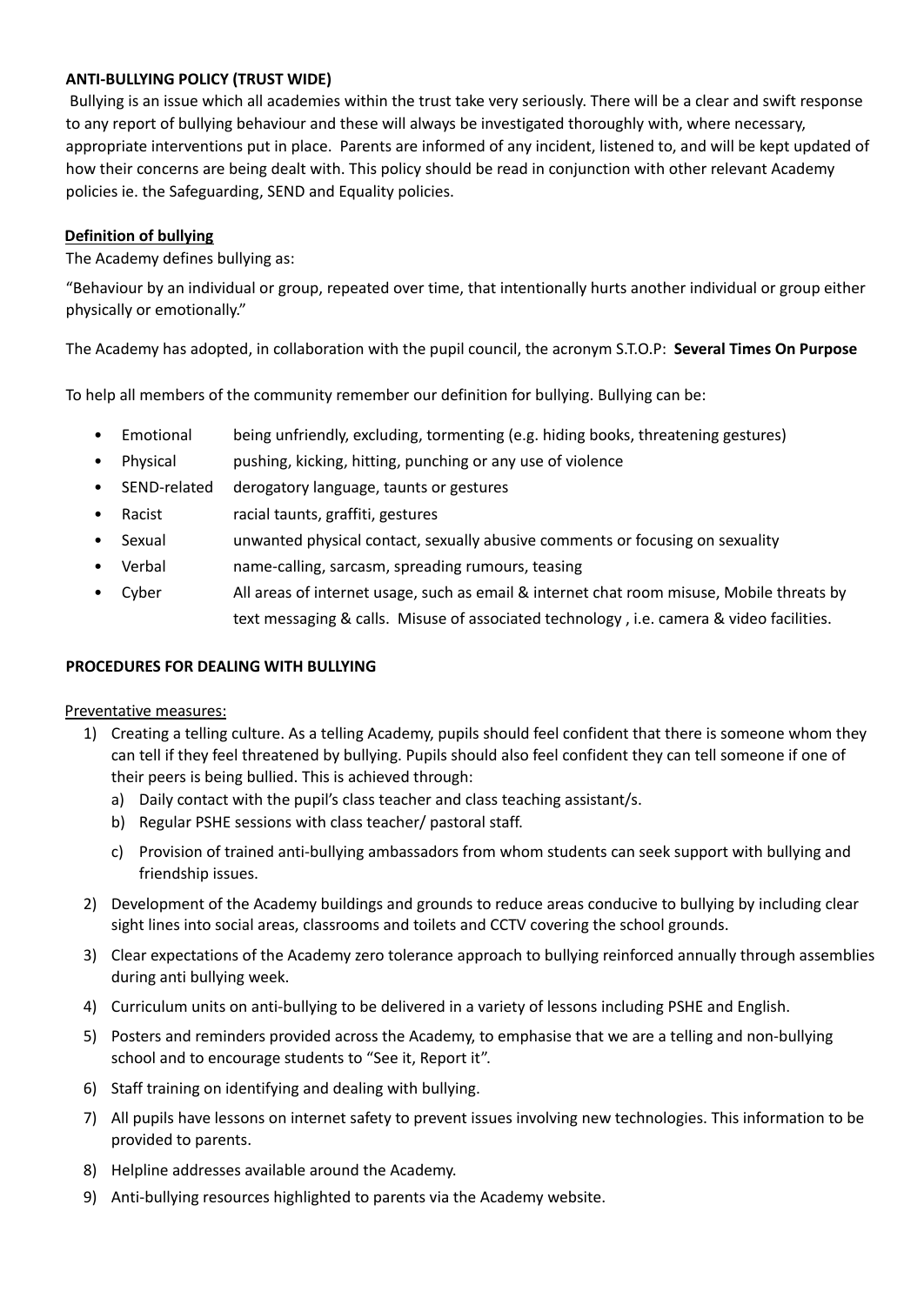## Identifying a Cause for Concern (CfC)

Staff, parents or another pupil may suspect bullying behaviour is taking place and the CfC may be a suspicion without any supporting evidence. In these cases the Academy will put in place procedures for monitoring the situation.

#### Responding to an allegation of bullying

Allegations of bullying behaviour will be dealt with as quickly and thoroughly as possible. Sensitive and discrete handling of disclosures help to reassure and protect the child. After an allegation, the class teacher or other member of staff to whom the disclosure was made should carry out immediate enquiries (but not if a child protection issue is suspected). Pupils with SEN or with disabilities may have specific difficulties in reporting what has happened to them and staff should be particularly mindful of these children's needs; an appropriate trusted adult should be involved alongside the class teacher immediately if an incident is reported.

Where these enquiries indicate bullying may be taking place the allegation will be passed to the designated Senior Leader to carry out a full investigation. *See Appendix: Flowcharts A/B for procedures.*

#### Investigating an allegation of bullying behaviour

After an allegation of bullying behaviour has been referred to the Senior Leader, s/he will have enough evidence to carry out any necessary enquiries. S/he will then liaise with relevant staff, ensure written accounts are completed and take the appropriate action, depending upon the outcome of the investigation *(see Appendix: Flowchart C for procedure).* Where allegations are judged to be true, contact should be made with the parents of those involved. The Senior Leader will launch an investigation and share this with the Executive Headteacher.

Where bullying behaviour occurs, the Academy is concerned to ensure the safety of the victim, deal with the incident, liaise with the parents and manage regular follow-ups. Following the investigation, action will be taken relating to the pupils involved which may involve sanctions, intervention strategies or both. The range of interventions may include cooperative group work, circle of friends, befriending/buddy scheme, support group work, or peer/adult mentoring. Where persistent or violent bullying takes place, tougher sanctions will be necessary which will involve detentions and ultimately exclusion.

# Responding to a concern from parent/carer

The Academy investigates all concerns raised about bullying with all interviews being recorded and dated. The findings of any investigation are reported back to parents as quickly as possible and the designated Senior Leader will follow up with a phone call to parents after about two weeks to ensure no further occurrence has taken place.

# **Limits of the policy**

Where bullying occurs in school, and on school trips etc., the policy will be applied. If bullying takes place out of school, but there is a school connection, the Academy will, if it is within their powers, take action. If bullying takes place out of school and there is no school connection, the policy cannot be invoked but the Academy may offer support.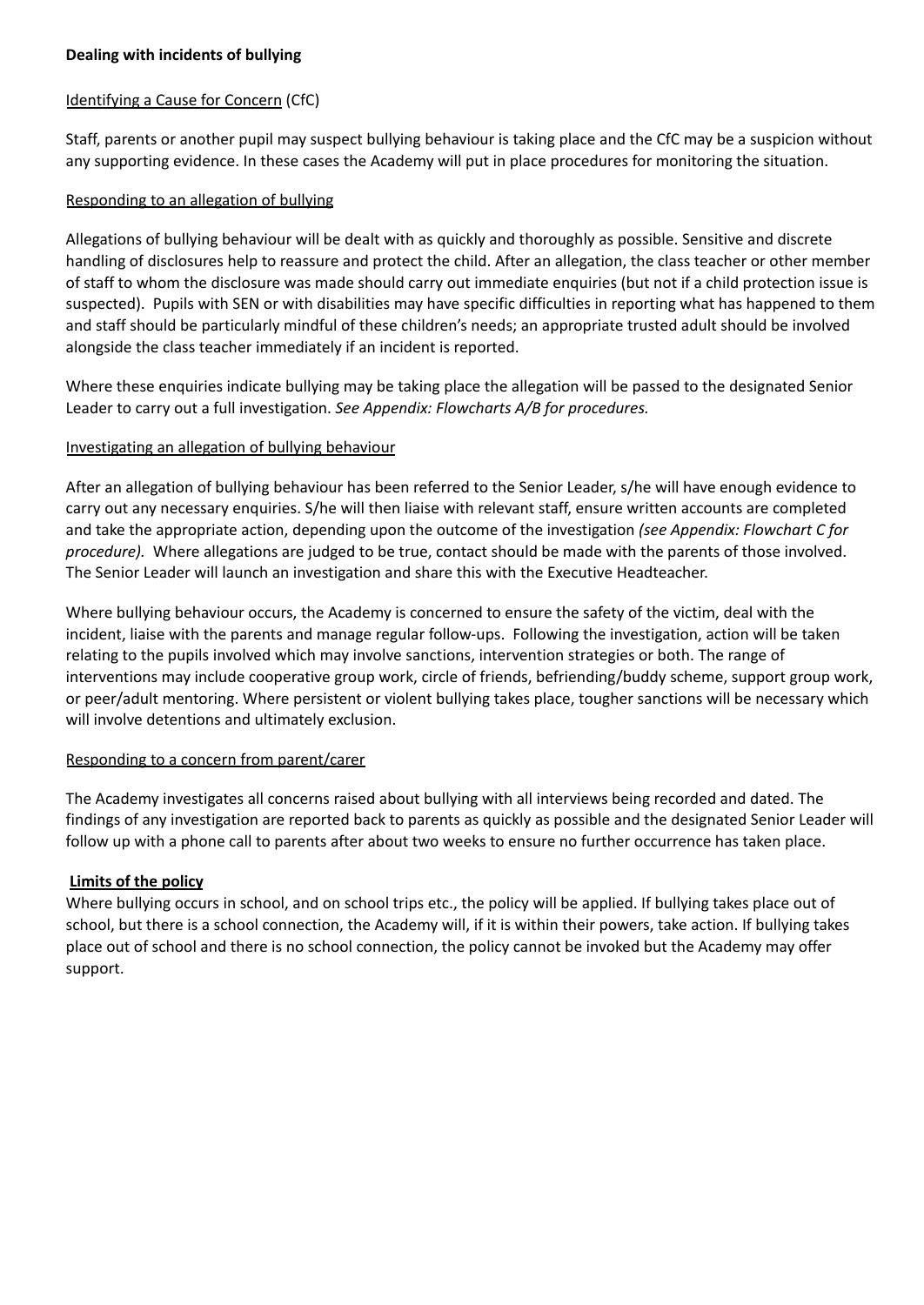# Responsibilities

*Pupils are responsible for*:

- Writing down what has been happening EITHER as the victim or as a witness. (This can be scribed for younger children)
- Walking away from confrontation
- As a victim, saying what s/he would like or need for support to the staff member dealing with the incident.
- Accepting support and trying to make progress one step at a time.
- Being prepared to help others when they can, staying positive, not keeping a problem to him/herself.
- Seeking help or advice as soon as possible from one or more of a range of individuals including class teachers, teaching assistants, Learning Mentor/Family Support Manager, senior staff, other support staff, friends, parents.

# *All staff are responsible for:*

- Following the agreed procedures as listed above.
- Arriving on time for lessons and duties and not leaving classes unattended.
- Listening to students and or parental concerns re. bullying. This will often be the class teacher, who is the first point of call to students and parents.

*The class teacher has a key responsibility in identifying, investigating and resolving bullying issues.*

- Supporting the College ethos of zero tolerance to bullying.
- Leading lessons and, where appropriate, assemblies on the theme of anti-bullying.
- Supporting Senior Leaders or the Executive Headteacher in investigating and responding to issues of bullying involving members of their class

# *Phase Leaders are responsible for:*

- Reinforcing the Academy position on anti-bullying to students in their phase.
- Leading class teachers in supporting the policy.
- Helping investigate cases of suspected bullying and arranging support packages/measures where required.

# *The Family Support Manager is responsible for:*

- Leading the implementation of anti-bullying events and supporting the PSHE programme.
- Arranging the training and support of the Academy's anti-bullying ambassadors
- Supporting the investigation of cases of suspected bullying and implementing support packages and appropriate remedial measures, as required.
- Liaising with internal and external support agencies, as appropriate.

# *The Executive Headteacher and designated Senior Leader are responsible for:*

- Implementing, monitoring, reviewing and amending the policy as required.
- Supporting class teachers in dealing with issues of bullying.
- Helping to create the ethos of an anti-bullying school.
- Ensuring that curriculum opportunities to discuss the issue are provided.
- Listening to the staff and student voice and, where practicable, acting on their advice.
- Supporting parents with concerns and dealing with complaints.

# *Parents are responsible for:*

- Supporting the Academy policy and procedures.
- Listening to issues raised by their children and where appropriate sharing them with school staff.
- Co-operating in investigations into allegations of bullying and playing a part in any support and remedial measures necessary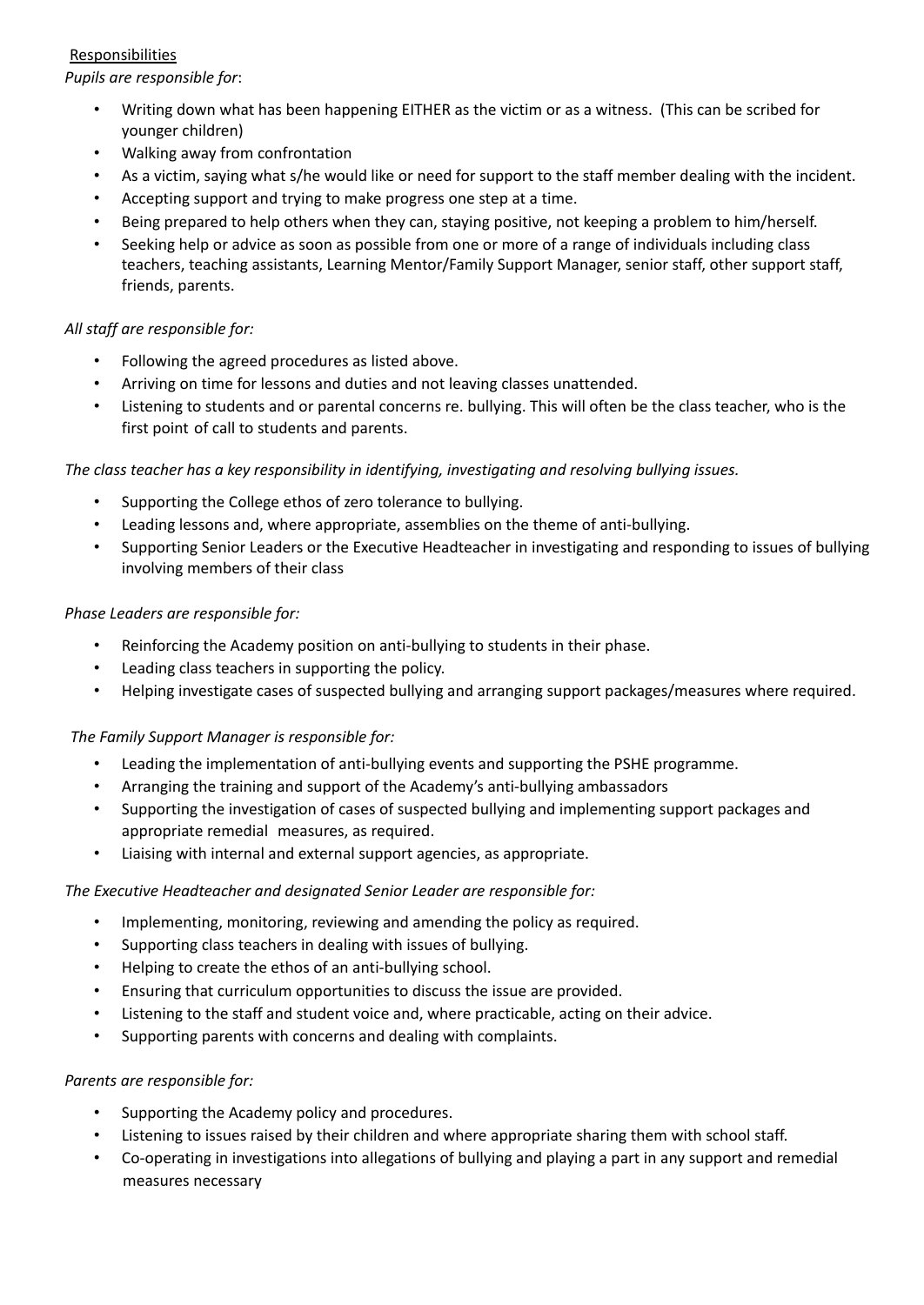#### **ATTENDANCE INTERVENTIONS & RESPONSIBILITIES**

- ★ Please note the following triggers are based on sessions (AM & PM) not days.
- ★ The standard letters sent out will require the addition of actual reasons for the absence. The reasons should be grouped under generic headings, for example, illness, term time holiday, medical appointments.
- ★ Where the person intervening considers there are exceptional reasons they should seek "permission" from the next person along the intervention ladder not to phone/meet the parent and send the letter.
- ★ The standard letters will contain the next trigger and intervention for the parents' information.

| Stage                                                                                                                                                                                                                                                                                                                            | <b>Triggers</b><br>Term 1                                                  | <b>Trigger</b><br>Term 2                                                      | <b>Triggers</b><br>Term 3                                                            | Intervention<br>By                                                                                    | <b>Intervention Required</b>                                                                                                                                                                                                                                                                                                                               |
|----------------------------------------------------------------------------------------------------------------------------------------------------------------------------------------------------------------------------------------------------------------------------------------------------------------------------------|----------------------------------------------------------------------------|-------------------------------------------------------------------------------|--------------------------------------------------------------------------------------|-------------------------------------------------------------------------------------------------------|------------------------------------------------------------------------------------------------------------------------------------------------------------------------------------------------------------------------------------------------------------------------------------------------------------------------------------------------------------|
| $\mathbf 0$                                                                                                                                                                                                                                                                                                                      | 0 to 5 sessions<br>of absence in a<br>term.                                | 0 to 10<br>sessions of<br>absence<br>[cumulative].<br>100% -96%               | 0 to 15<br>sessions of<br>absence<br>[cumulative].                                   | Office staff,<br>Family<br>Support and<br><b>PWO</b>                                                  | <b>First Day Calling</b><br>Home visit as appropriate                                                                                                                                                                                                                                                                                                      |
| $\mathbf{1}$                                                                                                                                                                                                                                                                                                                     | 100% - 96%<br>6 to 13<br>sessions of<br>absence in a<br>term.<br>95% - 90% | 11 to 26<br>sessions of<br>absence<br>during first<br>two terms.<br>95% - 90% | 100% - 96%<br>16 to 39<br>sessions of<br>absence<br>during the<br>year.<br>95% - 90% | Attendance<br>lead, family<br>support,<br>admin team<br>and PWO.                                      | <b>First Day Calling</b><br>Home visit as appropriate<br>Internal tracking letter<br>issued by school attendance<br>officer supported by admin<br>team.                                                                                                                                                                                                    |
| Attendance percentages that fall below 90% will be discussed weekly in our attendance meetings. The<br>attendance lead and PWO will make all judgements based on personal family circumstances and whether<br>absences are authorised or unauthorised. Medical evidence may be requested for future absences from this<br>stage. |                                                                            |                                                                               |                                                                                      |                                                                                                       |                                                                                                                                                                                                                                                                                                                                                            |
| $\overline{2}$                                                                                                                                                                                                                                                                                                                   | Below 14<br>sessions of<br>absence in a<br>term.                           | Below 29<br>sessions of<br>absence in a<br>term<br>[cumulative].              | Below 38<br>sessions of<br>absence in a<br>term<br>[cumulative].                     | below 90% by PWO<br>support                                                                           | Monitoring letter [ML] to be issued for attendance<br>Family Support team to contact and offer<br>Home visits as appropriate                                                                                                                                                                                                                               |
|                                                                                                                                                                                                                                                                                                                                  | 89% and<br>below                                                           | 89% and<br>below                                                              | 89% and<br>below                                                                     | then Legal procedures to begin:<br>If no immediate improvement:<br>lead to further legal proceedings: | If improvements not seen since the issue of<br>monitoring letter and absences are unauthorised<br>Letter of concern one [LOC1]<br>Letter of Concern Two [LOC2]<br>If no immediate improvement continues this may<br>First Warning Letter [FWL].<br>Court Meeting of Concern (CMOC)<br>Final Warning Letter [FWL]<br>Notice of Intention to Prosecute (NIP) |
| <b>Company No:</b><br>9111449<br>Registered Office: St. Walburga's Road, Blackpool FY3 7EQ<br>01253 396286<br>Telephone:<br><b>Blessed Edward Bamber</b><br>Website:<br>www.bebcmat.co.uk<br><b>Catholic Multi Academy Trust</b><br>Registered in England & Wales                                                                |                                                                            |                                                                               |                                                                                      |                                                                                                       |                                                                                                                                                                                                                                                                                                                                                            |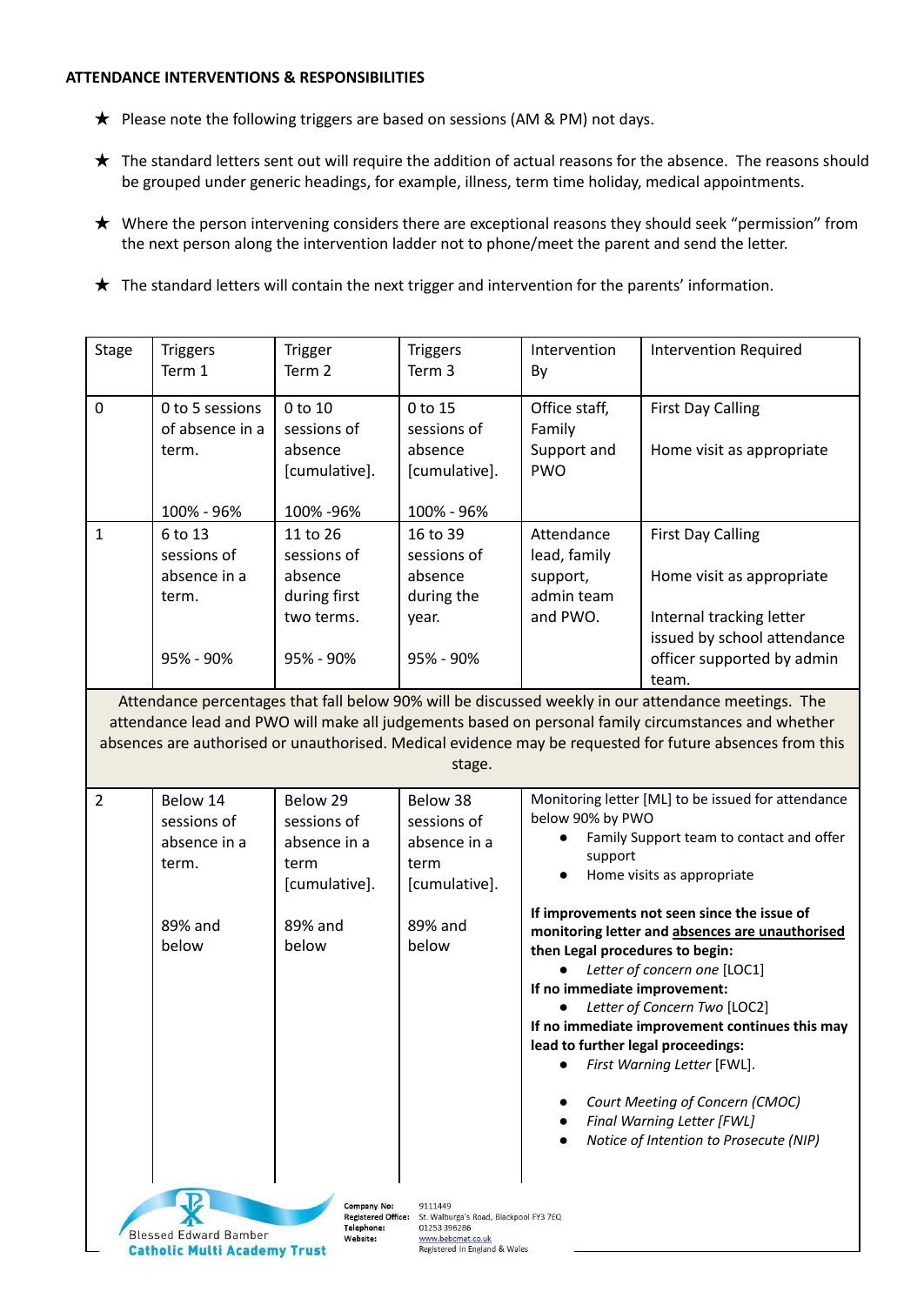When appropriate the academy may determine to operate a fast track to prosecution for lack of attendance where other strategies haven't proved effective.

#### **CHILDREN MISSING FROM EDUCATION**

Children missing education are children of compulsory school age who are not registered pupils at a school and are not receiving suitable education otherwise than at a school.

Parents have a duty [t](https://docs.google.com/document/d/1ZtSDSw_KBfL-Tk8WtPY66fbco8M2CjNz/edit#heading=h.1fob9te)o ensure that their children of compulsory school age are receiving suitable full-time education. Some parents may elect to educate their children at hom[e](https://docs.google.com/document/d/1ZtSDSw_KBfL-Tk8WtPY66fbco8M2CjNz/edit#heading=h.3znysh7) and may withdraw them from school at any time to do so, unless they are subject to a School Attendance Order.

#### **CHILDREN MISSING FROM EDUCATION**

Children missing education are children of compulsory school age who are not registered pupils at a school and are not receiving suitable education otherwise than at a school.

Parents have a duty to ensure that their children of compulsory school age are receiving suitable full-time education. Some parents may elect to educate their children at home and may withdraw them from school at any time to do so, unless they are subject to a School Attendance Order.

#### **All academies within the Blessed Edward Bamber Catholic Multi Academy Trust will:**

- 1. Enter pupils on their admission register at the beginning of the first day on which the academy has agreed, or been notified, that the pupil will attend the school. If a pupil fails to attend on the agreed or notified date, the academy will undertake reasonable enquiries to establish the child's whereabouts and consider notifying the local authority at the earliest opportunity.
- 2. Closely monitor pupils' attendance through their daily register addressing poor or irregular attendance in line with the academy's policy. Registers will be kept up to date and accurate. Attendance information will be provided to the local authority in line with the agreed data sharing protocol.
- 3. Remove a pupil from the academy's admission register where a pupil has not returned to academy for ten days after an authorised absence or is absent from the academy without authorisation for twenty consecutive school days. This will only apply if the academy does not have reasonable grounds to believe that the pupil is unable to attend because of sickness or unavoidable cause.
- 4. Prior to removal from the academy's admission register, the academy and the local authority will jointly be making reasonable enquiries to establish the whereabouts of the child.
- 5. Where a parent notifies the academy that a pupil will live at another address; record in a register:
	- a. the full name of the parent with whom the pupil will live;
	- b. the new address; and the date from when it is expected the pupil will live at this address.
- 6. Where a parent of a pupil notifies the academy that the pupil is registered at another school or will be attending a different school in future; record in the admission register:
	- a. the name of the new school; and
	- b. the date when the pupil first attended or is due to start attending that school.
- 7. Notify the local authority when a pupil's name is to be removed from the admission register at a nonstandard transition point under any of the fifteen grounds set out in the Children Missing in Education Regulations, as soon as the ground for removal is met and no later than the time at which the pupil's name is removed from the register. This duty does not apply at standard transition points.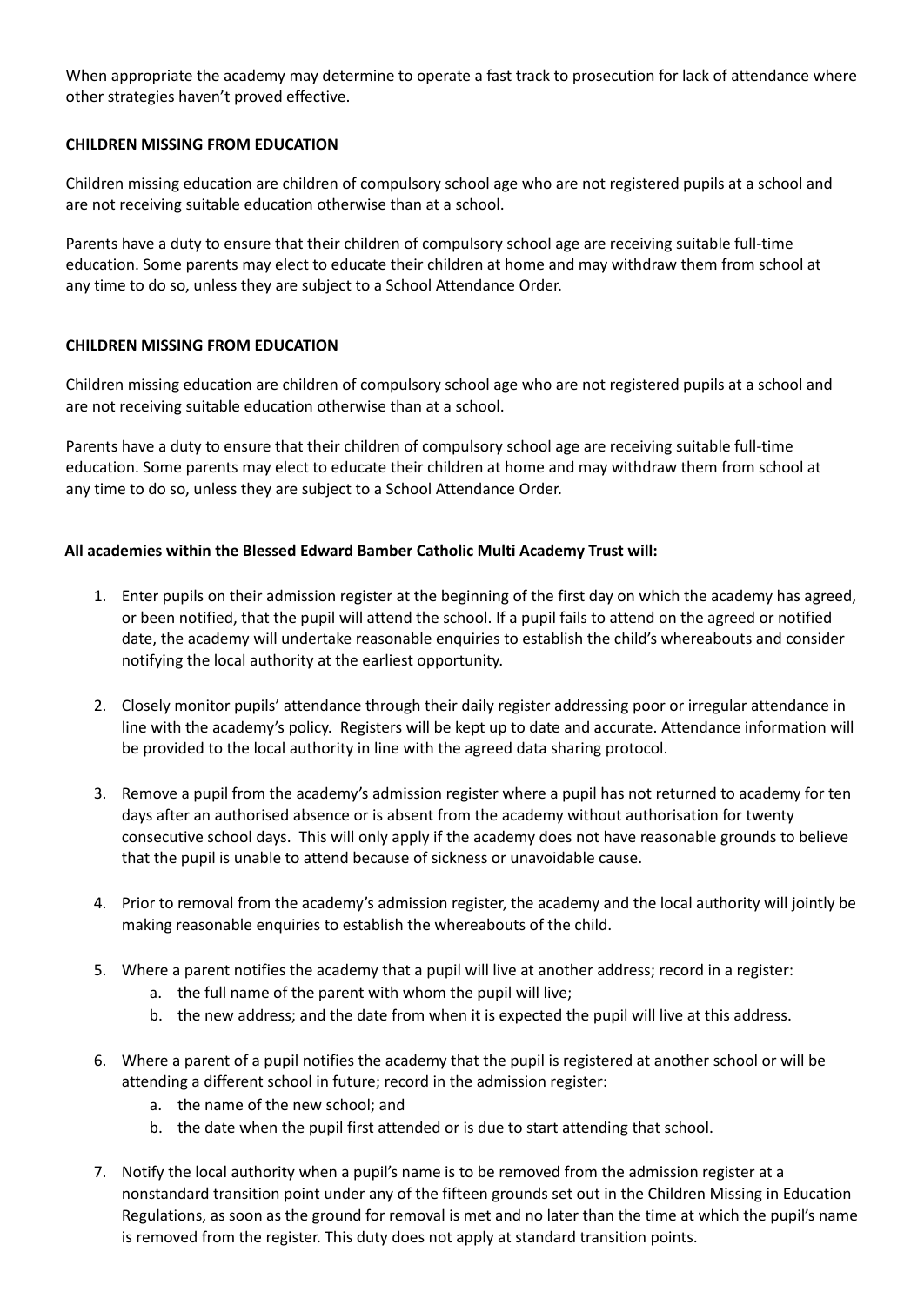- 8. Notify the local authority that a pupil's name is to be removed from the admission register**,** providing the local authority with:
	- a. the full name of the pupil;
	- b. the full name and address of any parent with whom the pupil lives;
	- c. at least one telephone number of the parent with whom the pupil lives;
	- d. the full name and address of the parent who the pupil is going to live with, and the date the pupil is expected to start living there, if applicable;
	- e. the name of pupil's destination school and the pupil's expected start date there, if applicable;
	- f. the ground in regulation 8 under which the pupil's name is to be removed from the admission register (see Annex A).
- 9. Notify the local authority within five days when a pupil's name is added to the admission register at a nonstandard transition point.
- 10. For any pupil that leaves the academy and becomes a registered pupil at another school in England or Wales, the Common Transfer File (CTF) will be sent to the new school in line with the *[Common](https://www.gov.uk/government/collections/common-transfer-file) Transfer File (CTF) [guidance](https://www.gov.uk/government/collections/common-transfer-file)* unless there are exceptional reasons not to.
- 11. There may be exceptional circumstances when standard rules for sending and receiving a CTF for a pupil might not apply. Each "exceptional" case should be judged on its merits in consultation with relevant parties. Circumstances when it is not considered appropriate to pass on details via a CTF might include a family escaping a violent partner; if the family is in a witness protection programme; or where there are concerns that the child is at risk of forced marriage.

#### **Acronym Definitions:**

PWO: Pupil Welfare Officer

- ML: Monitoring Letter
- LOC 1: Letter of Concern One
- LOC 2: Letter of Concern Two
- FWL: Final Warning Letter
- CMOC: Court Meeting of Concern
- NIP: Notice of Intention to Prosecute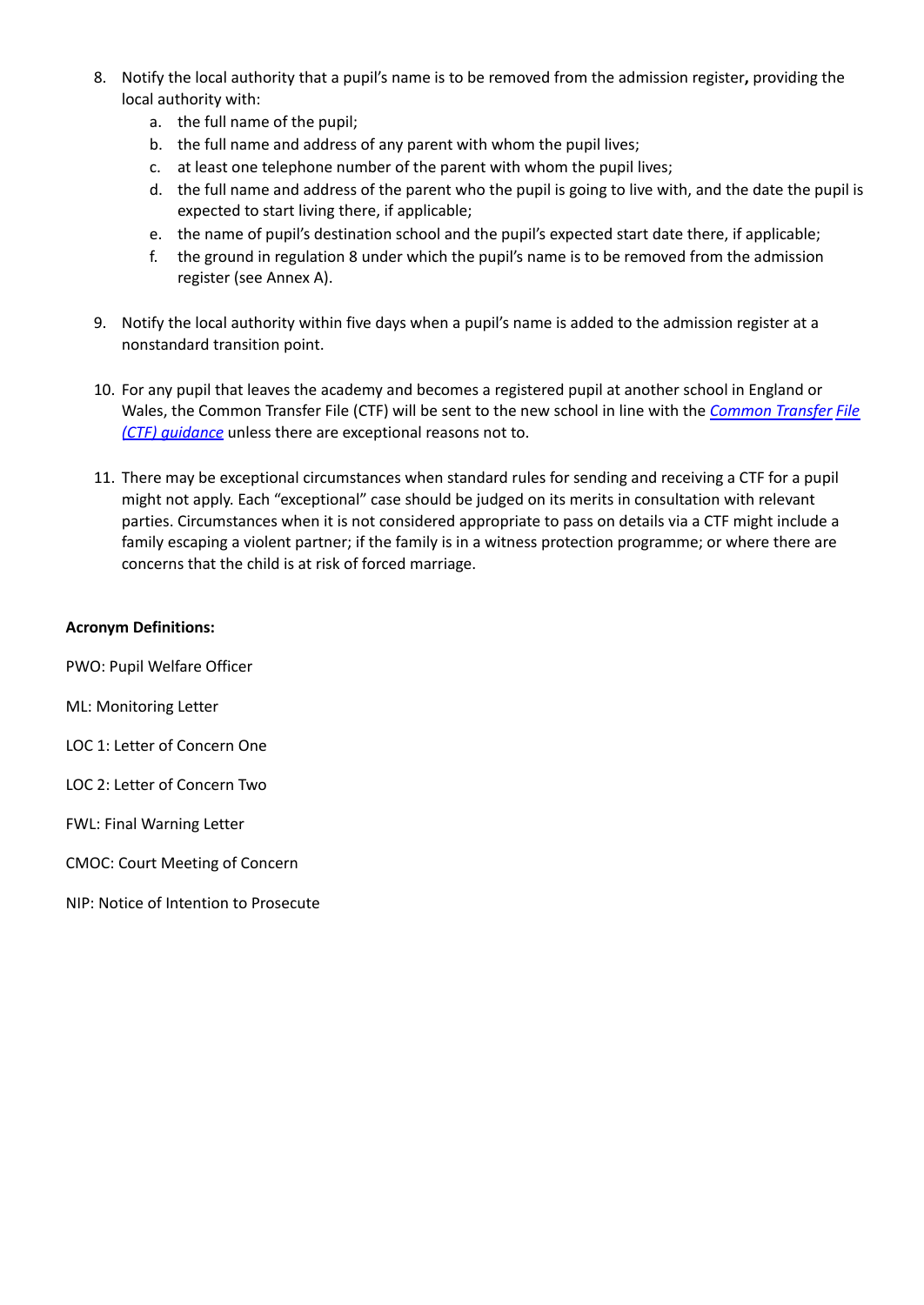

# **HOME-SCHOOL AGREEMENT - St Cuthbert's Catholic Academy**

**Our goal at St Cuthbert's is to encourage all to follow our school motto: "Care, Courtesy, Concern" in all that they do. We encourage our community to: make the very best of their God-given talents; show respect to one another; and be mindful, acting positively towards those less fortunate than themselves. This is the heart of our catholic identity and is the basis of our children's spiritual and moral education.**

# **To achieve this mission staff at St Cuthbert's Catholic Academy will:**

- Provide opportunities for your child to develop spiritually in the knowledge and love of God.
- Care for your child's well being and happiness.
- Ensure that your child is given the opportunity to achieve his/her full academic potential through good example and high expectation.
- Provide a broad and balanced skills based curriculum to meet the individual needs of your child.
- Motivate children to develop positive attitudes to work and behaviour through building good relationships and developing a sense of responsibility and pride in the school.
- Provide opportunities for you and your family to become interested and involved in the daily life of the school.
- Keep you informed about general school, parish and community matters and about the progress of your own child in particular.

# **To achieve School mission the parent will:**

- Support the policies of the school in valuing and helping my child to develop as a confident and caring member of our community.
- To foster the spiritual growth of the child.
- Help my child to develop a sense of responsibility.
- Ensure safety for all children by leaving cars outside the school environment.
- Establish positive links with staff to promote partnership in guiding good behaviour and positive attitudes to learning.
- Make the school aware of any concerns or problems that might affect my child's work or behaviour.
- Support my child by:
	- Following school rules on jewellery, haircuts and nail art
	- Providing appropriate school uniform and correct footwear
	- Ensuring good attendance and punctuality
	- Co-operating with homework and other opportunities for learning together
	- Attending open evenings and discussions about my child's progress
	- Supporting fundraising activities and social events
	- Ensuring on a day of absence the school is notified on the first day and kept informed if the absence continues

Signature of Parent/Guardian **Example 20** 

# **To achieve School mission the pupil will be:**

- Sensible at all times
- Respectful to each other
- Respectful to the environment

 $SIGN$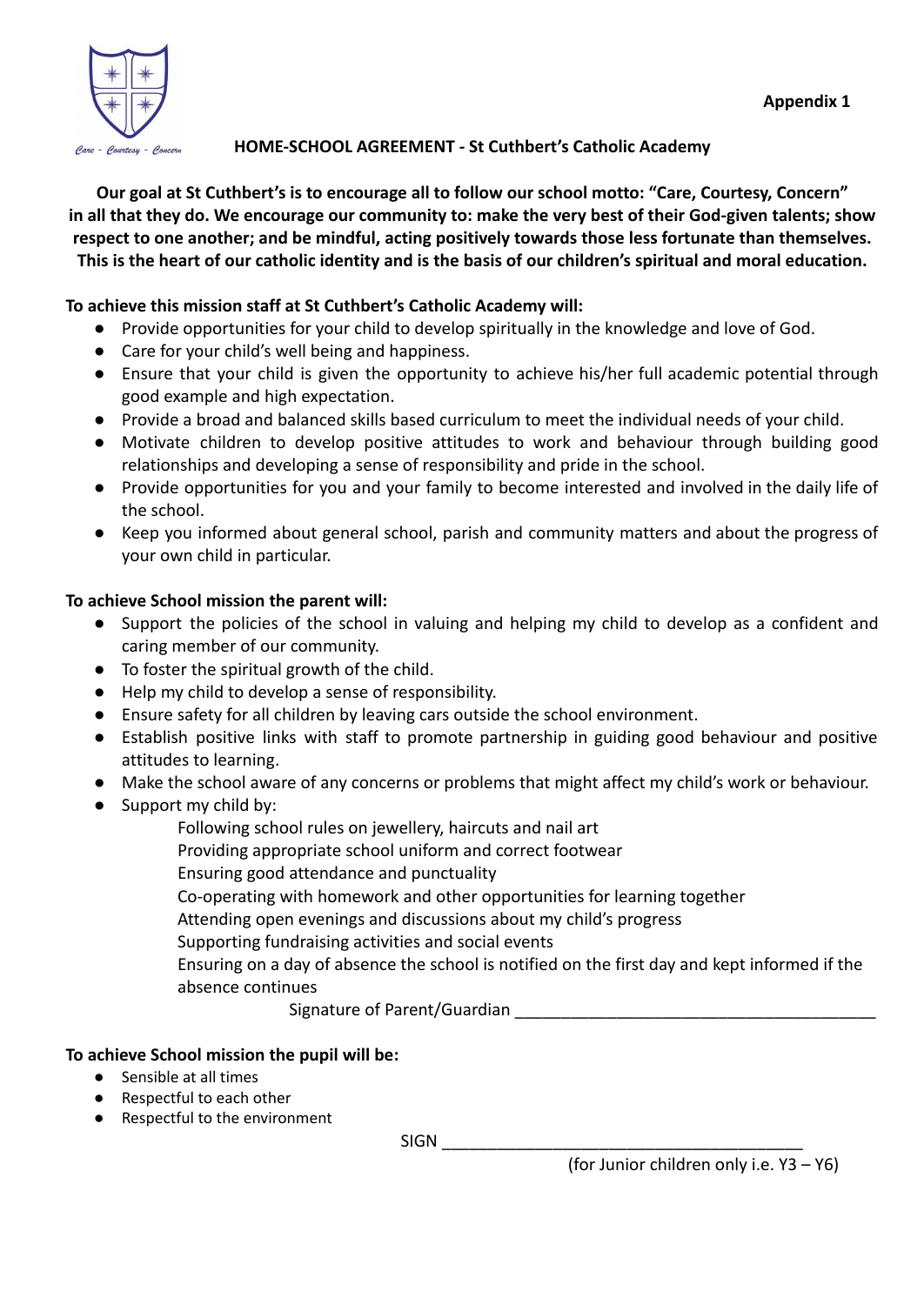

**Our goal at Christ the King is to ensure that our Catholic mission and ethos remains at the heart of all that we do; with positive relationships, dedication and commitment to Christ and each other, being central to this mission. Our school motto: "Believe, Belong, Become" is rooted in giving each child the opportunity to believe in the words Christ gave us, belong to a loving and nurturing family and become part of a community who achieves greatness whilst living out God's plan**

# **To achieve this mission staff at Christ the King Catholic Academy will:**

- Provide opportunities for your child to develop spiritually in the knowledge and love of God.
- Care for your child's well being and happiness.
- Ensure that your child is given the opportunity to achieve his/her full academic potential through good example and high expectation.
- Provide a broad and balanced skills based curriculum to meet the individual needs of your child.
- Motivate children to develop positive attitudes to work and behaviour through building good relationships and developing a sense of responsibility and pride in the school.
- Provide opportunities for you and your family to become interested and involved in the daily life of the school.
- Keep you informed about general school, parish and community matters and about the progress of your own child in particular.

# **To achieve School mission the parent will:**

- Support the policies of the school in valuing and helping my child to develop as a confident and caring member of our community.
- To foster the spiritual growth of the child.
- Help my child to develop a sense of responsibility.
- Ensure safety for all children by leaving cars outside the school environment.
- Establish positive links with staff to promote partnership in guiding good behaviour and positive attitudes to learning.
- Make the school aware of any concerns or problems that might affect my child's work or behaviour.
- Support my child by:
	- Following school rules on jewellery, haircuts and nail art
	- Providing appropriate school uniform and correct footwear
	- Ensuring good attendance and punctuality
	- Co-operating with homework and other opportunities for learning together
	- Attending open evenings and discussions about my child's progress
	- Supporting fundraising activities and social events

Ensuring on a day of absence the school is notified on the first day and kept informed if the absence continues

Signature of Parent/Guardian

# **To achieve School mission the pupil will be:**

- Sensible at all times
- Respectful to each other
- Respectful to the environment

SIGN \_\_\_\_\_\_\_\_\_\_\_\_\_\_\_\_\_\_\_\_\_\_\_\_\_\_\_\_\_\_\_\_\_\_\_\_\_\_\_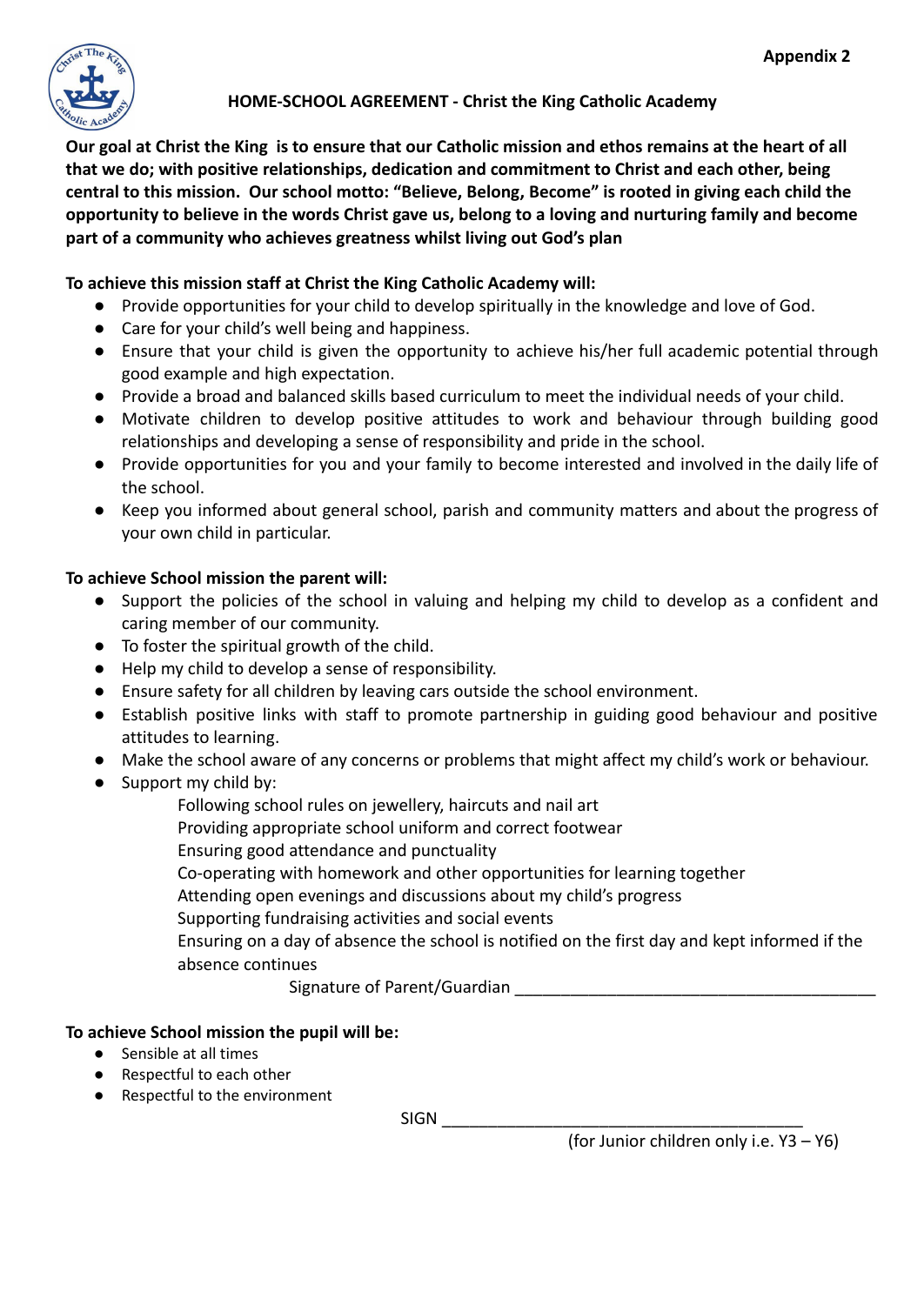# **STATUTORY BASIS OF THE BEHAVIOUR POLICY (Trust Policy) Appendix 3**

Under Section 88(1) of the Education and Inspections Act 2006 (EIA), the Blessed Edward Bamber Catholic Multi Academy Trust must ensure that policies designed to promote good behaviour and discipline on the part of its children, young people and staff are pursued at its academies. This includes under Section 88(2) of the EIA: a written statement of general principles; any particular advice to the head teacher; having due regard to guidance issued by the Secretary of State and consulting (in whatever manner they think appropriate) the head teacher, staff, parents and students.

# **Discipline in Schools – Teachers' Powers**

Teachers have statutory authority to discipline children & young people whose behaviour is unacceptable, whose conduct falls below the standard which could reasonably be expected of them, who break the school rules, repeatedly fail to meet the school's stated expectations or who fail to follow a reasonable instruction (Section 91 of the Education and Inspections Act 2006). This power also applies to all other paid staff with responsibility for children & young people, for example, cover supervisors, pastoral managers and teaching assistants.

- Teachers can discipline children & young people at any time they are in school or elsewhere under the charge of a teacher, including on visits or attending another educational establishment as part of their education.
- Teachers can also discipline children & young people for misbehaviour outside school.
- Teachers have a specific legal power to impose detention outside school hours.
- Teachers can confiscate children & young people's property.

Any sanctions imposed will be proportionate in the circumstances and taking into account child & young person's age, any special educational needs or disability they may have, and any religious requirements affecting them.

# **The Power to Discipline beyond the "School Gate"**

Teachers have a statutory power to discipline pupils for misbehaving outside of the school premises. Section 89(5) of the Education and Inspections Act 2006 gives head teachers a specific statutory power to regulate children & young people's behaviour in these circumstances "to such extent as is reasonable."

The Trust believes it is reasonable to use these powers under the following circumstances:

- A child & young person's misbehaviour, at any time, could have repercussions for the orderly running of the school or poses a threat to another child or young person or member of the public or could adversely affect the reputation of the Trust or its academies. The latter includes the use of social media.
- When the child or young person is: taking part in any school-organised or school-related activity; travelling to or from school; wearing the academy's uniform or in some other way identifiable as a child or young person who attends one of the Trust's academies.

The child or young person's misbehaviour will be dealt with in a proportionate and consistent manner using the same level of sanction that would have been imposed if the incident had happened on the school's grounds.

Parents should note that the head teacher is also required to consider whether it is appropriate to notify the police or anti-social behaviour coordinator in their local authority of the actions taken against a child or young person following their misbehaviour beyond the "school gate". However, if the behaviour is criminal or poses a serious threat to a member of the public, the police must be informed.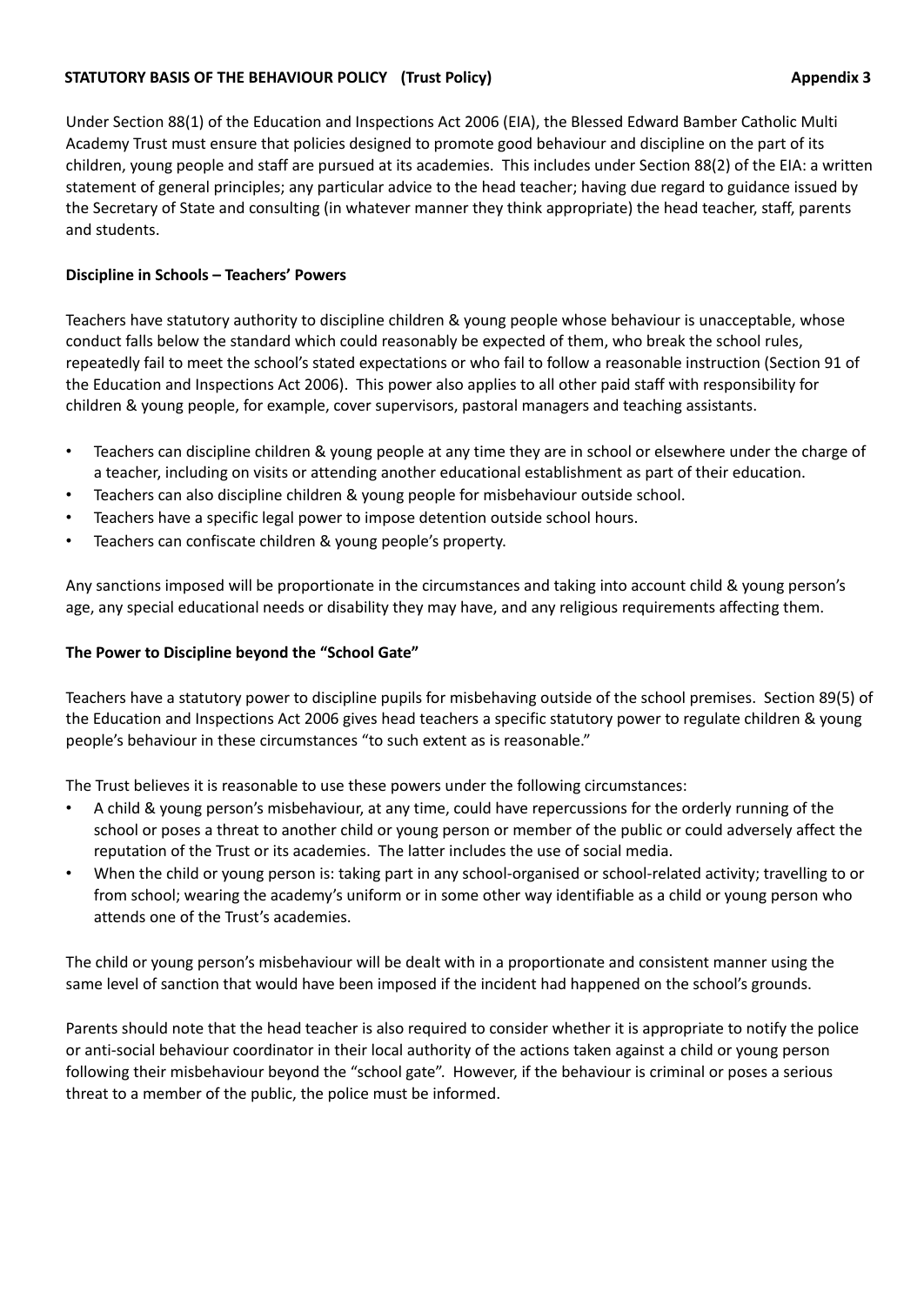# **Confiscation of Inappropriate Items**

School staff may search a child or young person, with his/her consent, for any item. There are two sets of legal provisions which enable school staff to confiscate items from children & young people:

- The general power to discipline enables a member of staff to confiscate, retain or dispose of a child or young person property as a punishment and protects them from liability for damage to, or loss of, any confiscated items.
- Power to search without consent for "prohibited items". Prohibited items include:
- Knives and weapons
- Alcohol
- Illegal drugs
- Stolen items
- Tobacco, cigarette papers, lighters and matches
- **Fireworks**
- Pornographic images
- Any article that has been or is likely to be used to commit an offence, cause personal injury or damage to property
- Inappropriate items, for example, merchandise that is intended for sale on the College premises, chewing gum, jewellery
- Electronic devices, for example but not exclusively, mobile phones that are switched on or have been used by a child or young person on school grounds without staff permission, MP3 players

Legislation states that weapons and knives and extreme or child pornography must always be handed over to the police, otherwise it is for the academy's head teacher to decide if and when to return a confiscated item. The Trust has determined that stolen items and illegal drugs will also be handed over to the police.

Alcohol, tobacco, cigarette papers, lighters and matches, fireworks and any article that has been or is likely to be used to commit an offence, cause personal injury or damage to property will be disposed of by the academy and will not be returned to the child, young person or their parent.

Articles of jewellery and electronic devices will be returned to child or young person in keeping with the arrangements determined by the academy at that time. All children, young people and parents should note that whilst the Trust's academies will take reasonable care to keep any confiscated items safe and secure, prior to their return, the Trust nor any of its academies will be held liable for any loss or damage nor pay compensation for lost or damaged items and parents should ensure any items brought onto the Trust's property are adequately ensured.

A child or young person may be searched with or in certain circumstances without his/her consent, however, the search must not compromise a child or young person's basic human right to privacy and dignity. The person conducting the search must conduct it in the presence of another permanent member of staff and only when they have reasonable grounds for suspecting a child or young person is in possession of a prohibited item. The member of staff may search: only a child or young person's outer clothing (clothing that is not worn next to the skin or immediately over a garment that is being worn as underwear but 'outer clothing' includes hats; shoes; boots; gloves) and scarves and desks, lockers and bags.

If a child or young person refuses to be searched, the academy may refuse to have the child or young person on the premises. Health and safety legislation require the Trust's academies to be managed in a way which does not expose pupils or staff to risks to their health and safety and this would include making reasonable rules as a condition of admittance or staying on site. If a child or young person fails to comply the head teacher has not excluded the child or young person the absence will be treated as unauthorised. The child or young person must comply with the rules and attend.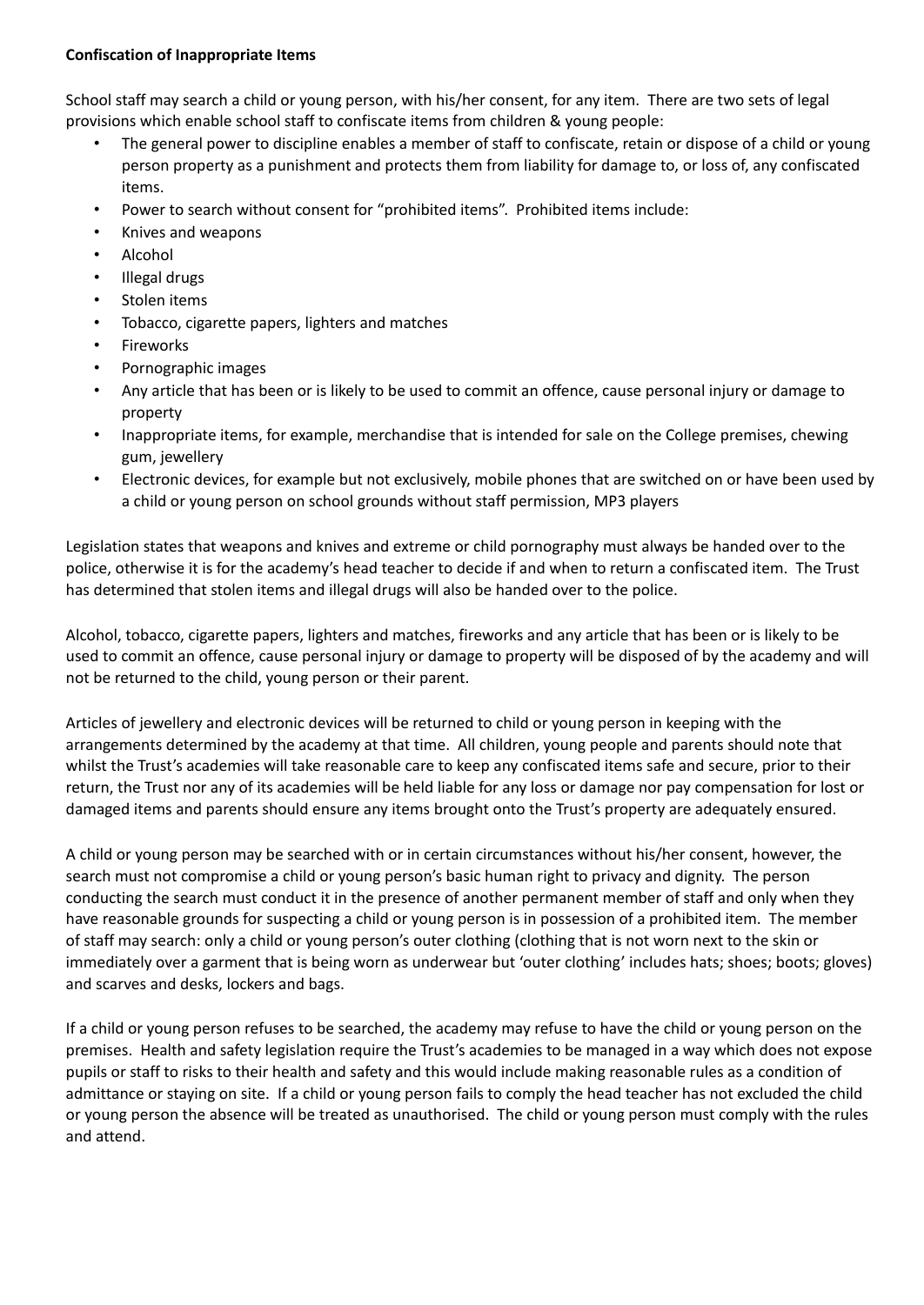#### **Power to use Reasonable Force**

The legal provisions on school discipline also provide members of staff with the power to use reasonable force to prevent pupils committing an offence, injuring themselves or others, or damaging property, and to maintain good order and discipline in the classroom.

# **Detentions**

Teachers have a legal power to put students (aged under 18) in detention and this is one of a range of sanctions used by the Trust's academies. Parental consent is not required for detentions nor is there a requirement to give parents notice. However, in keeping with the principle of parents as their child's "first and foremost educator" the academy will provide notice to parents at least on the day before the detention is due to take place.

Detentions may occur on any school day where the student does not have permission to be absent. In deciding the timing of a detention, the academy/teacher will consider whether suitable travel arrangements can be made by the parent for the child or young person. Please note, it does not matter if making these arrangements is inconvenient for the parent, child or young person. The provision of notice to a parent will almost always ensure time for a parent to make appropriate travel arrangements for their child. In extreme cases the academy may rearrange the timing of a detention.

If a lunchtime detention is imposed the teacher will allow reasonable time for the child or young person to eat, drink and use the toilet.

# **Exclusion**

Exclusions from school may be on a fixed term basis or permanent basis and will be determined solely by the head teacher, in the first instance. The Trust's Board has determined to delegate responsibility for reviewing exclusions to the governing body.

All exclusions are reported to and considered regularly by the Trust's Ethos, Curriculum & Community Committee. In addition, the committee:

- Will meet within 15 working days of a permanent exclusion to confirm the head teacher's decision or reinstate the child or young person if they disagree with the head teacher's determination.
- Will meet within 15 working days of an exclusion for a child or young person who has fifteen or more days of exclusion in a term. The committee will consider the evidence available and may confirm the head teacher's decision or reinstate the child or young person if they disagree with the head teacher's determination.
- Will meet within 15 working days of an exclusion, or prior to the date of an external examination, to consider reinstatement of a child or young person who would miss a public examination. The Trust's standard practice is to allow a child or young person to sit any public examination even if it occurs during a period of exclusion.
- Will meet within 50 working days of an exclusion for a child or young person who has more than five days of exclusion in a term. The meeting must be requested in writing by the parents of the child. The committee will consider the evidence available and may confirm the head teacher's decision or reinstate the child or young person if they disagree with the head teacher's determination.
- Will note any parental representations made by parents whose child has been excluded for five or fewer days in a term. However, the committee does not have the power to reconsider the exclusion or overturn the head teacher's decision.

Fixed term exclusions are used, for example, but not exclusively:

- Following a child or young person repeatedly failing to follow the expectations or rules in the academy's Behaviour Policy
- For a serious breach of the Behaviour Policy including:
- Using rude, offensive or threatening language or behaviour towards a member of staff. This includes the use of social media. The length of exclusion will be determined by the exact nature of the child or young person's behaviour and will be increased if the behaviour seriously undermines the member of staff's authority or the child or young person prolongs their rude, offensive or threatening language or behaviour or the child or young person has previously been excluded or fails to tell the whole truth about their actions.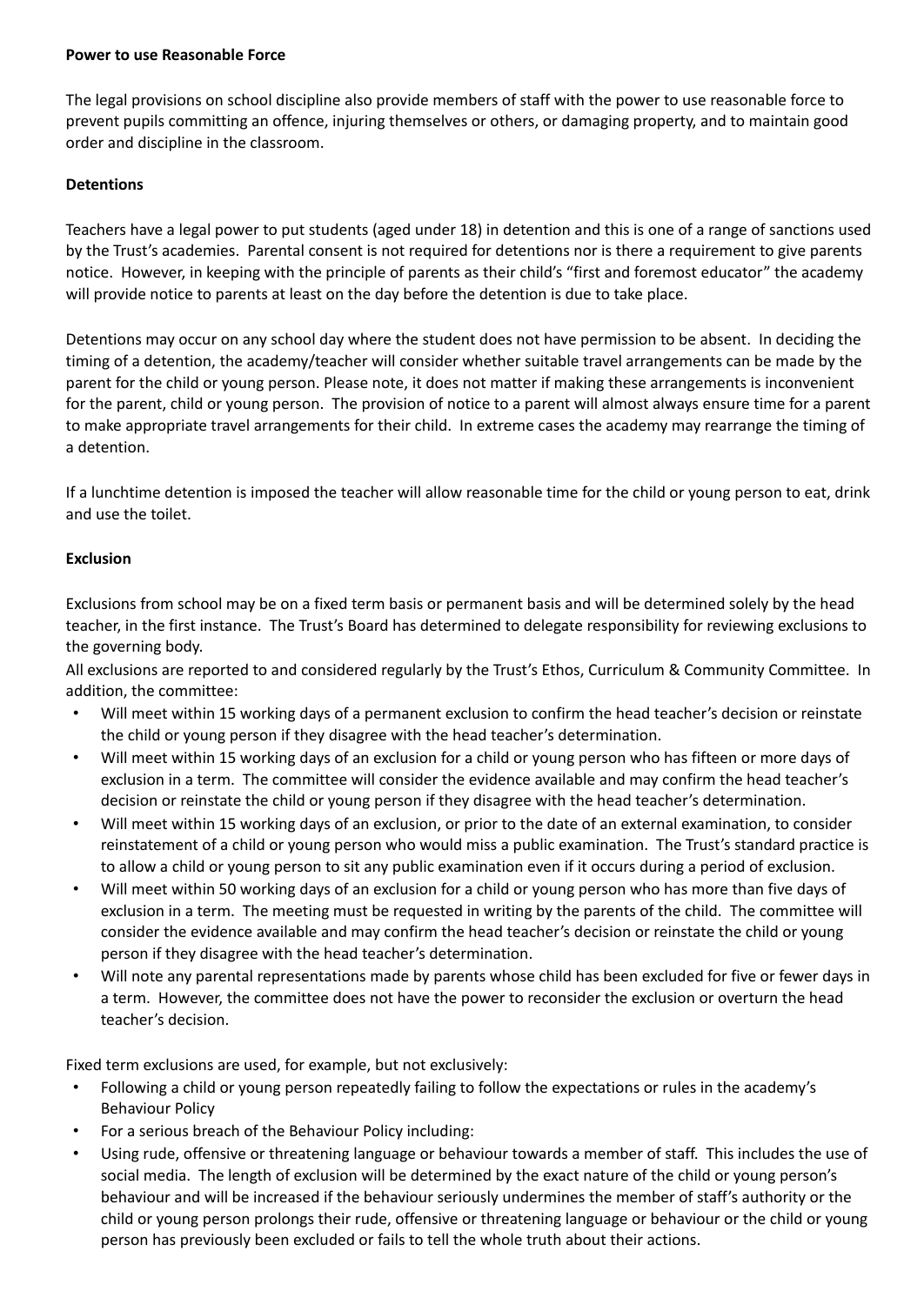- Being involved in a fight with another child or young person. The length of exclusion may be increased where there is evidence of premeditation or a significant level of violence or the child or young person has previously been excluded for the same offence or fails to tell the whole truth about their actions.
- Persistent bullying behaviour towards another/other child(ren) or young person(s) that continues despite the academy's intervention. This includes the use of social media. The length of exclusion will be increased where there is evidence of premeditation or a significant level of violence/threat or the child or young person has previously been excluded or fails to tell the whole truth about their actions.
- Bringing a knife or weapon onto the school site where there is no evidence of any threat or intent to use it. The length of exclusion will be determined by the exact nature of the incident and will be increased if the child or young person has previously been excluded or fails to tell the whole truth about their actions. (See also permanent exclusion).
- For making a malicious accusation against a member of staff. The length of exclusion will be increased where there is evidence of premeditation or collusion or the child or young person has previously been excluded or fails to tell the whole truth about their actions. (On occasions where a member of staff is subject to a formal investigation following a complaint the head teacher will assign a separate senior leader to the one investigating the complaint to support and look after the well-being of the member of staff as part of the College's general pastoral care for its employees.)
- For consuming alcohol or using illegal drugs or so-called legal highs on or bringing alcohol or illegal drugs or so called legal highs onto the school site or on the way to school (please also refer to the section on "Discipline beyond the College gates"). The length of exclusion will be determined by the exact nature of the incident and will be increased if the behaviour is public or the child or young person has previously been excluded or fails to tell the whole truth about their actions. A greater number of days of exclusion will be given for illegal use of drugs and for the student responsible for bringing the alcohol or illegal drugs on site.
- For a significant incident/issue or repeated low level breaches of the Behaviour Policy as determined by the Head teacher.

Permanent Exclusions are used, for example, but not exclusively:

- For a child or young person who repeatedly fails to follow the Behaviour Policy and consequently undermining discipline at the Academy.
- A permanent exclusion due to a child or young person displaying continuously disruptive behaviour will occur when there is clear evidence of persistently unacceptable behaviour and support strategies put in place by the academy to assist her/him in changing those elements of her/his behaviour that are unacceptable. Within the various intervention strands of the Behaviour Policy there is a requirement for a multi-agency approach. At this stage the following will occur unless it has already happened and appropriate support strategies are already in place:
	- $\blacktriangleright$  An assessment will be made of the child or young person's learning, social and behavioural needs and if additional needs are identified additional appropriate support will be put in place. The Trust's academies are aware of their legal duties under the Equality Act 2010 and in respect of pupils with SEND.
	- ✔ Consideration will be given as to whether the behaviour under review gives cause to suspect that a child is suffering, or is likely to suffer, significant harm. Where this may be the case, staff will follow the Safeguarding Policy.
	- ✔ Appropriate multi-agency support will be sought through either direct engagement via the academy or appropriate signposting to parents.

For a serious, significant one off offence permanent exclusion may be used, for example, but not exclusively:

- A child or young person selling (dealing) illegal substances to another child or young person(s) on the academy's site or on the way to the academy (please also refer to the section on "Discipline beyond the school gates").
- Actual violence towards a member of staff. The Trust considers the level of violence irrelevant in this situation as staff must be allowed to come to work without concerns that any violence towards them will be tolerated.
- Bringing a knife or weapon onto the school site where there is evidence of a threat or intent to use it.
- For a very significant incident/issue that breaches the Behaviour Policy as determined by the head teacher.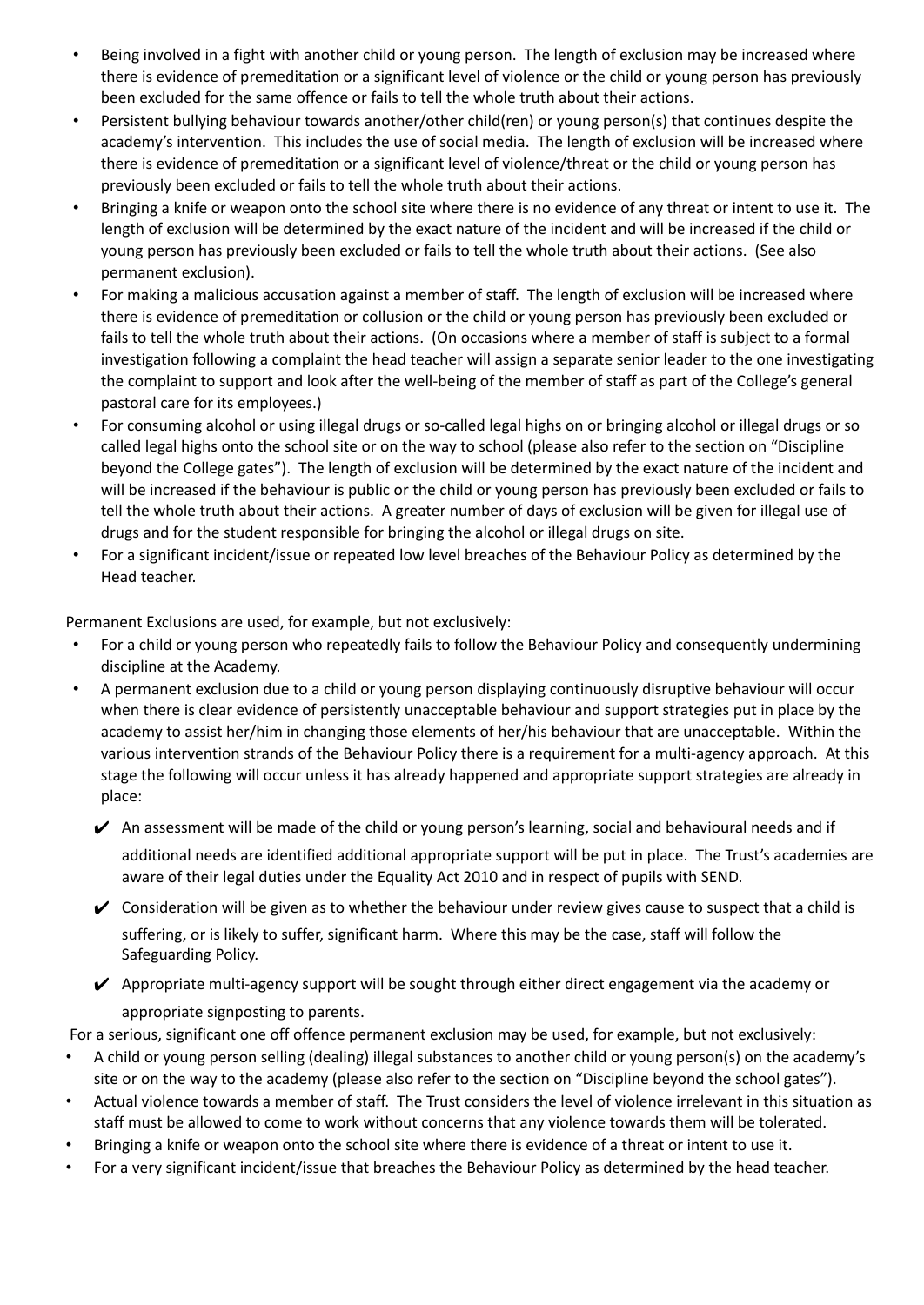#### **Anti-bullying flowchart A: Pupil disclosure: Class teacher action**

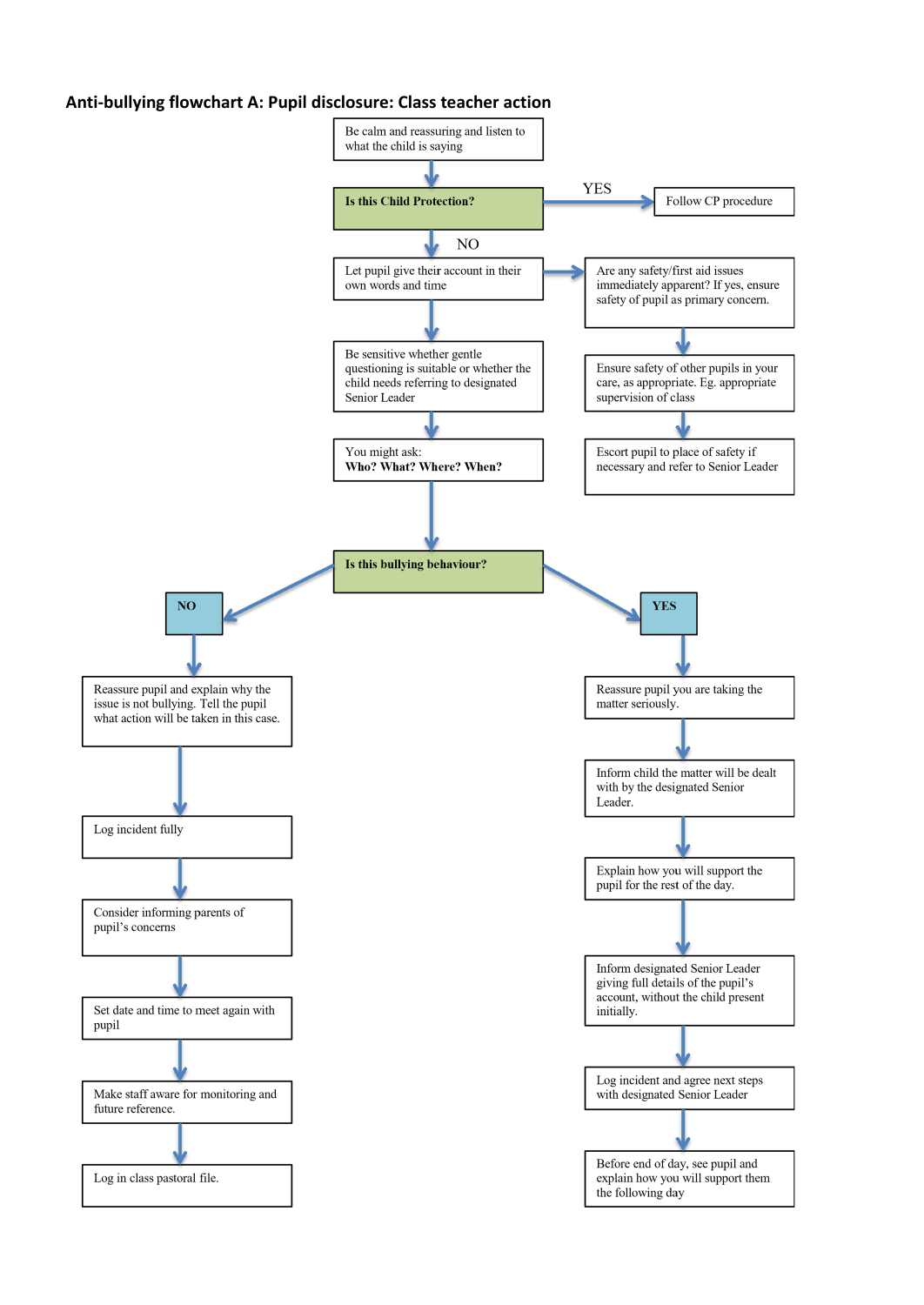